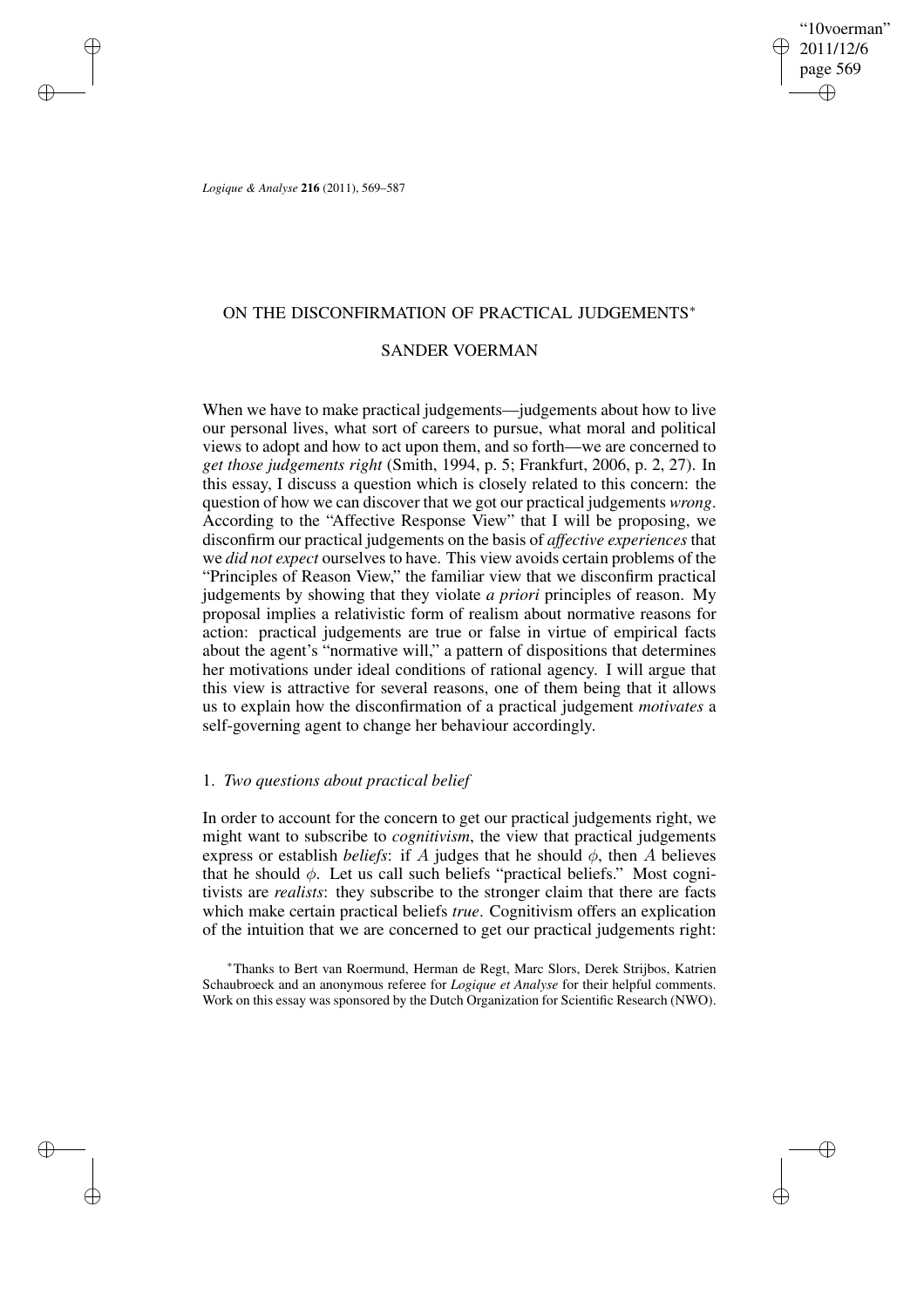"10voerman" 2011/12/6 page 570 ✐ ✐

✐

✐

### 570 SANDER VOERMAN

we are concerned to adopt true practical beliefs. Realism allows us to be non-sceptical about that concern: we *can* get our practical judgements right because there are facts about what we should do.<sup>1</sup>

A question that many realists have tried to answer is: what sort of facts might that be? What sort of facts make it true that I should keep my promise, or that John should help the woman that just fell from the stairs? Let us call this the "fact question."

There is a second question that realists should answer. Note that the concern to get practical judgements right makes it reasonable to assume that we can get them *wrong* (otherwise there would be no need to be so concerned). Consider the Montgomery bus drivers who, before the Boycott of 1955, forced black passengers to give up their seats for white passengers. Suppose that one bus driver, who used to judge that it was right for him to enforce this policy, heavily revised his views later on in his life, to the point where he would forcefully advocate racial equality and the abolishment of any such policies. It seems plausible that such a revision involves more than a change in preference. From a realist point of view, we want to be able to say that the bus driver *discovered* that his practical beliefs were *false*.

But how did he do that? That is the second question that realists must answer. How do we *disconfirm* practical beliefs? What sort of consideration makes it rational for an agent A to reject her belief that she should  $\phi$ ? I shall call this the "disconfirmation question."

The purpose of this essay is to discuss how we might answer the fact question and the disconfirmation question if we accept a certain version of *internalism*, the view that practical judgements have motivational implications. The attempt to give internalistic answers to these questions leads to what I shall call the "motivation problem," a central problem in meta-ethics about the relation between normativity and motivation. This problem is usually discussed in the context of the fact question, which may appear to be the most fundamental of the two questions. I shall briefly rehearse this discussion in the next section, and formulate what I take to be the most promising internalistic answers to the fact question in the literature. However, in my own view it is much more fruitful to think of the *disconfirmation question* as the primary question, and to approach the fact question as derivative. I

✐

✐

✐

 $<sup>1</sup>$  There are, of course, several alternatives. Inferentialists allow that some practical beliefs</sup> are true, but deny they are made true by facts. Error theorists claim that all practical beliefs are false. And non-cognitivists deny that practical judgements express beliefs in the first place. Although realism seems to give the most straightforward justification of our concern to get practical judgements right, I shall not be arguing that anti-realists cannot accommodate this concern. Instead, my purpose in this paper is to proceed from the assumption that realism is true and to focus on certain problems that arise from this assumption.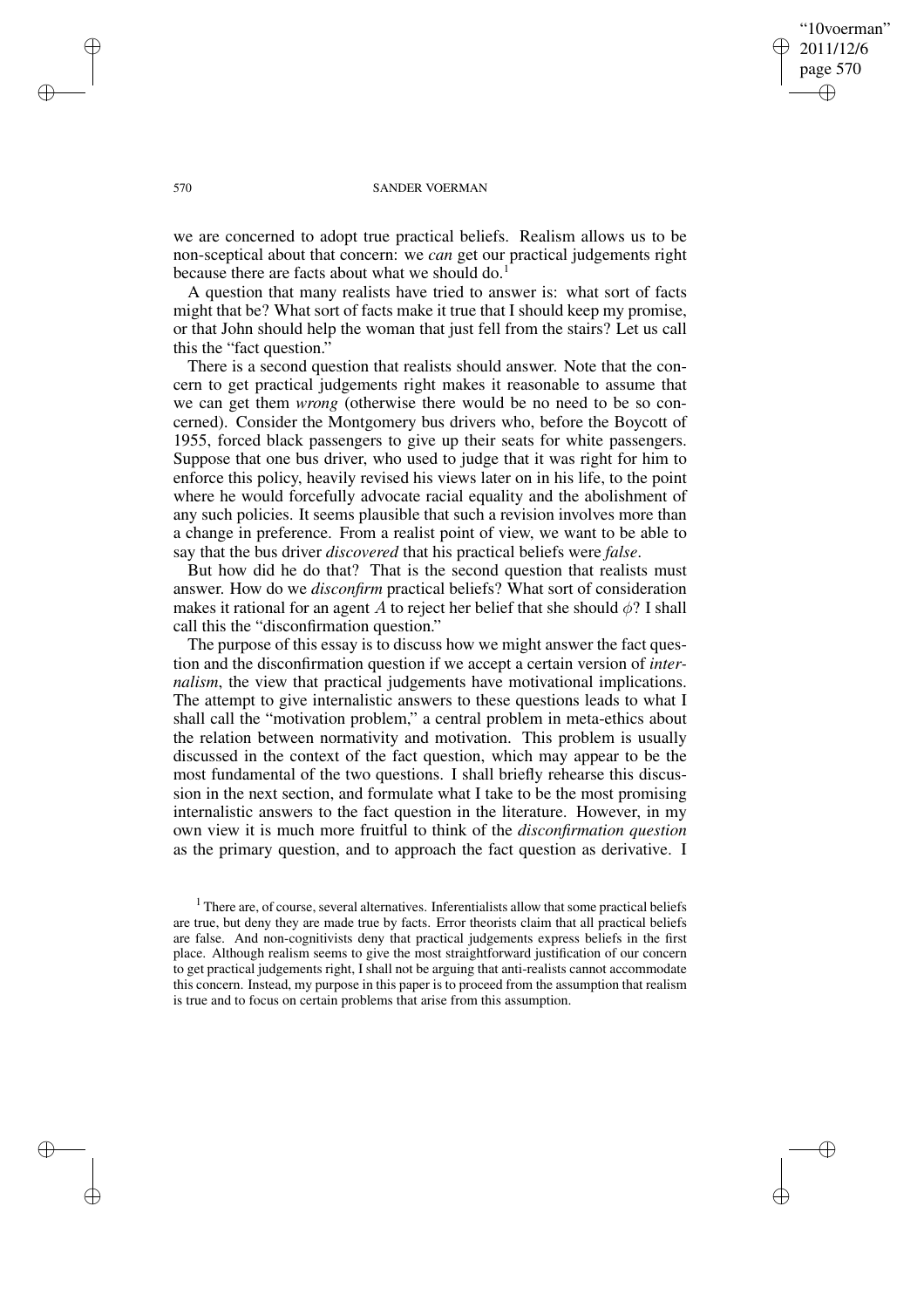shall therefore reformulate the motivation problem in the context of the disconfirmation question (section 3). I will then propose my theory of practical disconfirmation, the "Affective Response View" (sections 4 and 6), explore its implications for the fact question (section 5), and explain how this proposal solves the problem of motivation (section 7).

## 2. *Can we give an internalist answer to the fact question?*

✐

✐

✐

✐

The version of internalism that I wish to discuss is as follows: if  $\tilde{A}$  judges that she should  $\phi$ , then it follows with conceptual necessity that A has what I shall call a "self-adopted reason" to  $\phi$ : she is either sufficiently motivated to  $\phi$  (she has a "motivating reason" to  $\phi$ ), or insofar she lacks that motivation, this is due to an impairment in her self-government, such as a compulsive disorder or weakness of will (Blackburn, 1984; Harman, 1978/2000b, p. 30; Smith, 1994, pp. 60–63). Internalism accommodates the intuition that when we make a practical judgement, we exercise a kind of *authority* over ourselves. This intuition explains the normative character, the "demandingness" of such judgements: for what could this normative character possibly consist in, we may ask, if the person who *makes* the judgement would herself not feel required to live up to it?<sup>2</sup>

Note that the concept of "being *sufficiently motivated* to  $\phi$ " allows that one also has a desire *not* to  $\phi$ , or that one experiences other negative feelings about  $\phi$ -ing, as long as the resultant force, so to speak, of the totality of one's affective attitudes towards  $\phi$ , is positive. Let us call such a positive resultant attitude a "resultant desire" to  $\phi$ , or a desire to  $\phi$  in "the resultant sense." Thus, the resultant desire may incorporate a multiplicity of desires, but also sensation responses such as pain and pleasure, and emotions such as regret or jealousy: all states that contribute motivating impetus. Where  $\phi$  is a concrete action that the agent is capable of performing, having a resultant desire to  $\phi$  means that she *will*  $\phi$ . However, we may also want to adopt internalism with respect to practical judgements about political ideals or states of affairs that the agent does not have the power to immediately bring about, or even to influence at all. In that case,  $\phi$  may mean something like "supporting  $P$ ," "contributing to  $P$ ," or, simply, "approving of  $P$ ," and we can formulate internalism as follows: if  $A$  judges in approval of  $P$ , then it follows with conceptual necessity that either A has a resultant desire *that* P, or A is impaired in her self-government.

"10voerman" 2011/12/6 page 571

✐

✐

✐

 $2$  But see Brink (1986) and Watson (1987/2004, pp. 168–169) for possible answers to this rhetorical question.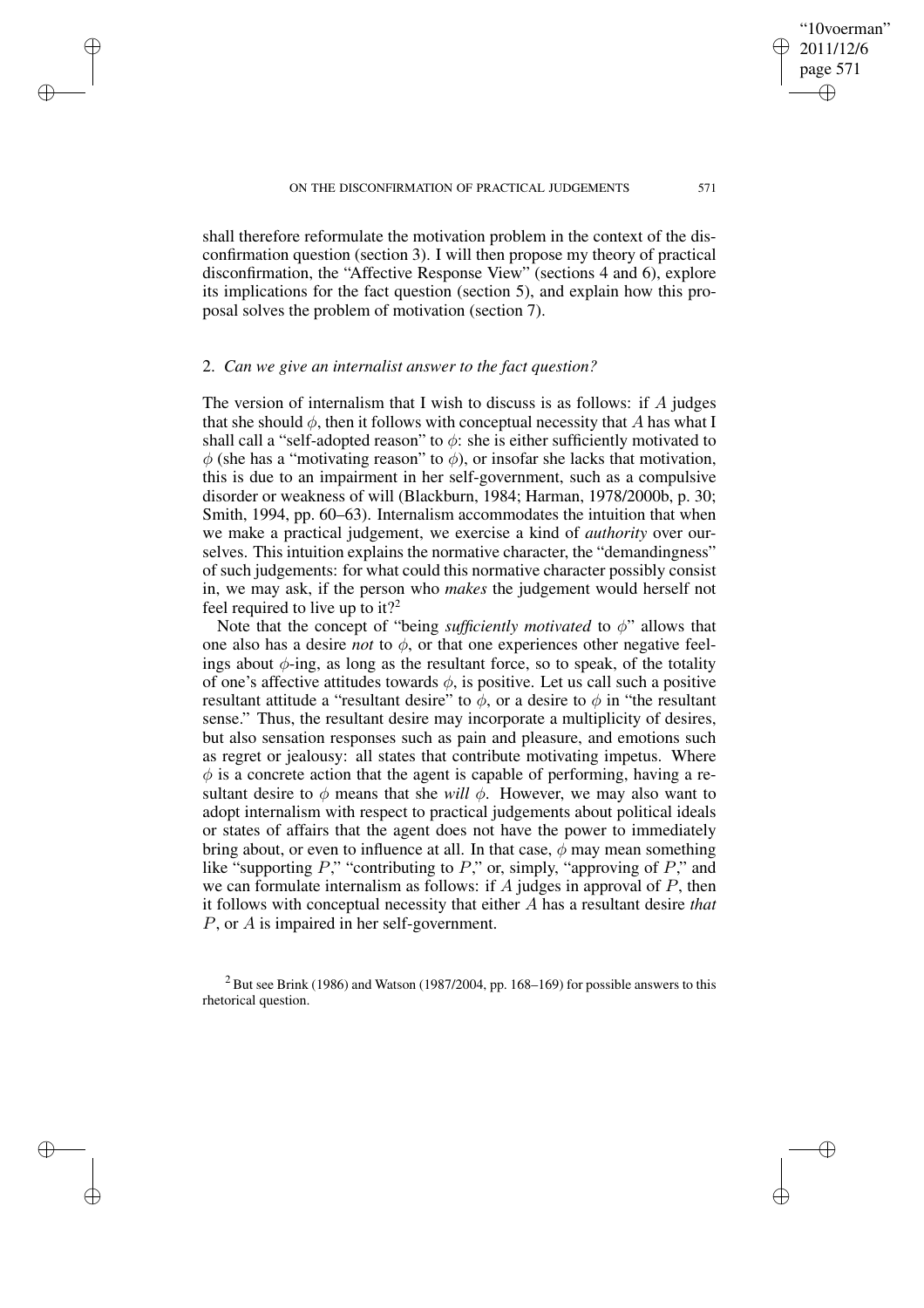"10voerman" 2011/12/6 page 572 ✐ ✐

✐

✐

#### 572 SANDER VOERMAN

If cognitivism is true, then internalism implies that practical judgements have a dual nature: they express or establish both practical beliefs and selfadopted reasons for action. The internalistic cognitivist may want to identify the two and simply conclude that on his combined view, practical beliefs *are* self-adopted reasons for action. The implication for realism is as follows. Suppose that some fact makes it true that A should  $\phi$ . Then A could not come to believe this truth without adopting it as a reason for himself to  $\phi$ . "Normative truths," as Harry Frankfurt puts it, "require that we submit to them" (2006, p. 34). Following Michael Smith, let us call such truths "normative reasons for action" (Smith, 1994, p. 94). Internalistic realism, then, is the view that there are normative reasons for action.

This view hastroubled philosophers who agree with a principle from David Hume, that merely believing something does not by itself generate or require a motivation to do anything (1886/1964). If some fact makes it true that I have a normative reason to  $\phi$ , then such a fact may seem to violate this principle, since my knowledge of such a fact would have to motivate me to  $\phi$  if I were fully self-governing. The internalistic realist must explain how this is possible: how could any sort of fact, upon being known by a self-governing agent, determine how that agent is motivated? That, in a nutshell, is the motivation problem.

In order to solve this problem, various authors have tried to defend a "dispositional" or "response-dependence" theory of practical normativity. According to such a theory, we have normative reasons for action in virtue of facts about what our motivations and affective responses would be under certain ideal conditions of rational agency (Firth, 1952; Williams, 1980/1981; Smith, 1989, 1994, 2002/2004a; Lewis, 1989; Johnston, 1989; Jackson and Pettit, 1995). These conditions typically include self-government, flawless reasoning, and access to all the relevant information. The general idea is simple: we remove the mystery about why we would be motivated, under ideal conditions, in accordance with our normative reasons, by *analyzing* normative reasons in terms of how we would be motivated under those conditions.

Smith distinguishes a "non-relativistic" from a "relativistic" version of dispositionalism (1995/2004b, pp. 25–34; 2000/2004c, pp. 204–206). The nonrelativistic version states that an agent has a normative reason to  $\phi$  under circumstances C if and only if *all agents* would, under ideal conditions of rational agency, and when familiar with circumstances C, desire in the resultant sense that *any agent* would  $\phi$  under those circumstances. Note that the circumstances  $C$  may include the tastes and preferences of the agent: thus, all agents might under ideal conditions desire that those who prefer tennis play tennis whereas those who prefer basketball play basketball. Note also that the circumstances  $C$  may be inconsistent with the ideal conditions of rational agency. For example, C might include the fact that the agent

✐

✐

✐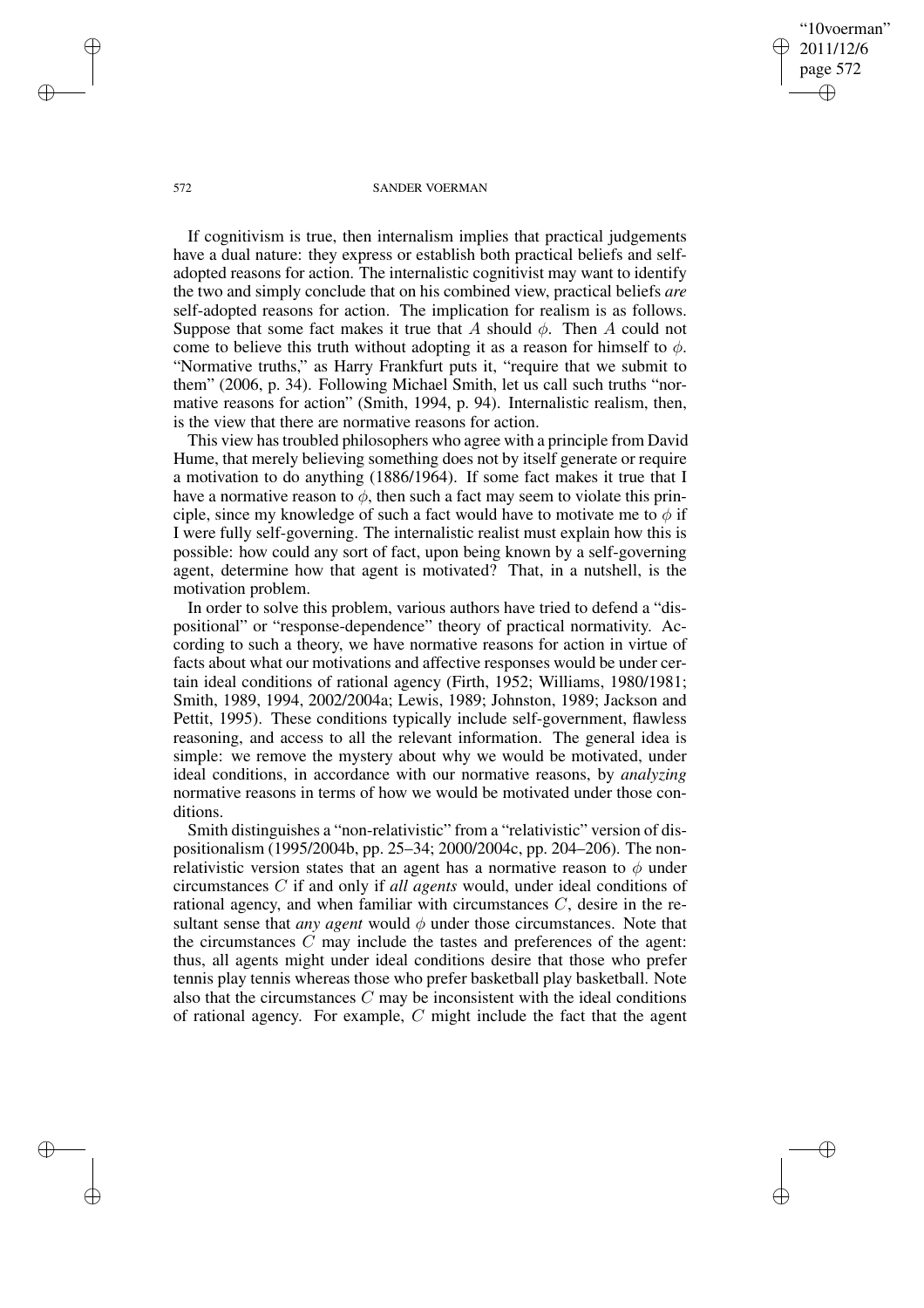✐

✐

✐

✐

in question has difficulty to control his anger. Presumably, under the ideal conditions of rational agency he would no longer have this difficulty. It follows that what an actual agent has normative reason to do is not necessarily the same as what he himself under ideal conditions of rational agency—his "ideal self" as Smith has called it—would do. Rather, it is what his ideal self would *advise* his less than ideal, actual self to do (Smith, 1995/2004b, pp. 18–20). Finally, note that the phrase "all agents" in the formulation above refers to *all conceptually possible agents*. It follows that if we have normative reasons for action, then there are resultant desires that all conceptually possible agents would share under the ideal conditions of rational agency, which means that the content of those desires would be determined *a priori* by those conditions alone. Hence, according to the non-relativistic dispositionalist, the facts that make it true that we have normative reasons for action are a kind of "conceptual facts" about rationality (this is roughly the view of Smith; for related views, see Firth, 1952; Korsgaard, 1986; Jackson and Pettit, 1995).

In contrast, according to the relativistic version of dispositionalism, all resultant desires of the ideal self of an agent A would be *functions* of A's actual contingent motivational characteristics. On this view, every agent has her own "normative will," as I shall call it: her own source of normative reasons for action, which depends on her actual characteristics even though it would only fully manifest itself under the ideal conditions of rational agency. Let us apply Smith's advice-interpretation to this view as well: A has a normative reason to  $\phi$  under circumstances C if and only if the ideal self of A would have the resultant desire that his actual self would  $\phi$  under C, but the ideal selves of other agents might desire differently. This is still a form of realism in the sense defined above: for any particular agent, there are facts about what that agent has normative reason to do. However, these are not conceptual facts about rationality, but *empirical* facts about *that particular agent*. Therefore, the relativist denies that certain actions under certain circumstances have the objective property of being "right" or "good" in the sense that *every* agent should approve of those actions, when familiar with those circumstances, regardless of his own actual attitudes. In that sense, the relativist is an anti-realist (this is basically my own view; similar views can be found in Williams, 1980/1981; Harman, 1985/2000a; and Frankfurt, 2006).

An elaborate discussion of the debate between relativism and non-relativism is beyond the scope of this paper. However, as we shall see below, my proposal on the issue of disconfirmation will have relativistic implications. Let us now turn to the disconfirmation question.

"10voerman" 2011/12/6 page 573

✐

✐

✐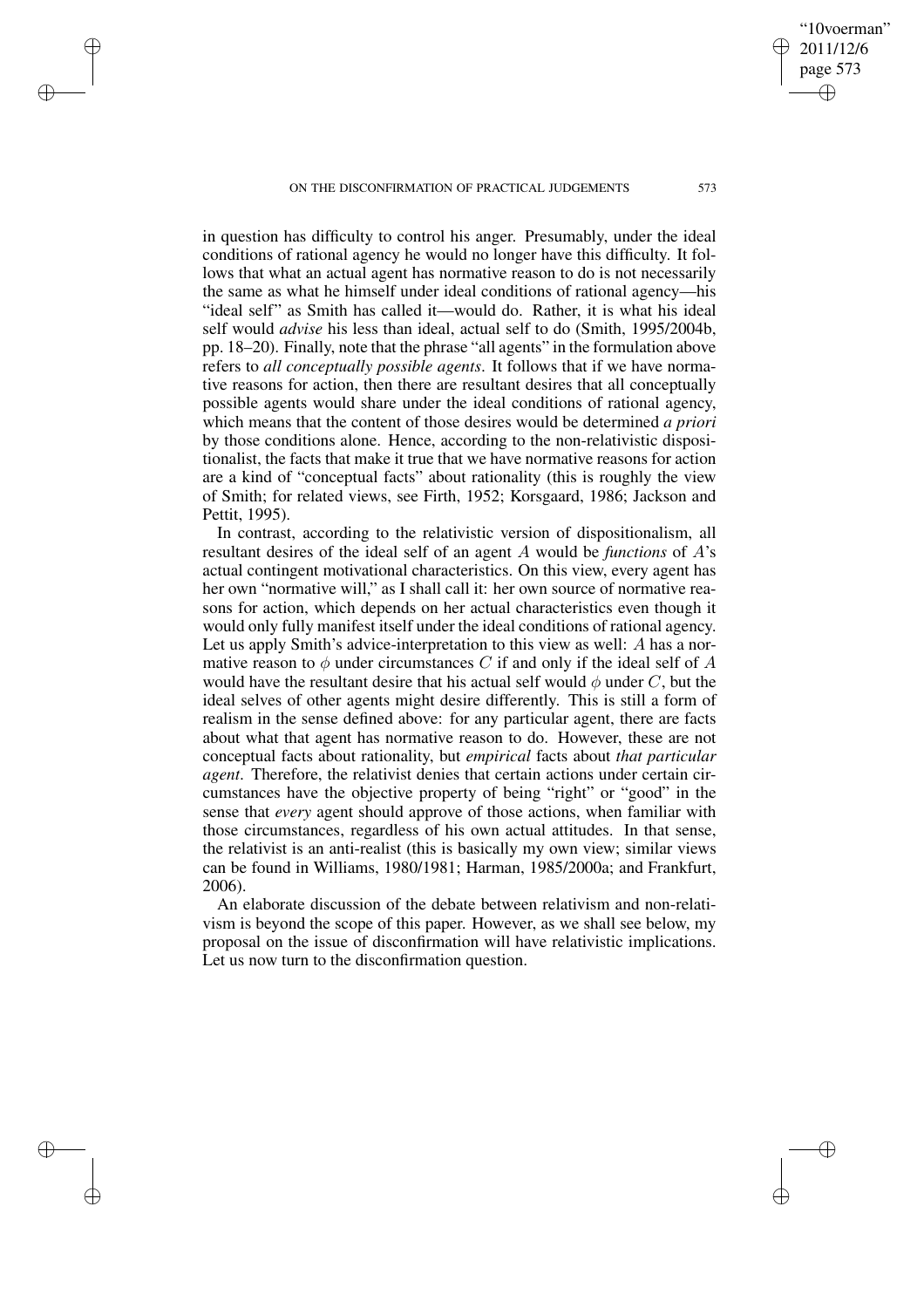## "10voerman" 2011/12/6 page 574 ✐ ✐

✐

✐

### 574 SANDER VOERMAN

## 3. *Can we give an internalist answer to the disconfirmation question?*

In the light of the disconfirmation question, we can reformulate the motivation problem as follows. If internalism is correct, then it is conceptually necessary that a *change* in our practical views implies a *corresponding* change in our self-adopted reasons for action. For the realist, this means that if an agent  $A$  realizes that  $X$  disconfirms her belief that she has a normative reason to  $\phi$ , and requires her to adopt the belief that she has a normative reason to  $\psi$  instead, then in the light of X, she would not only be irrational if she failed to change her beliefs accordingly, but she would also be lacking in self-government if she would not lose her resultant desire to  $\phi$  and gain a resultant desire to  $\psi$ . The question is, what sort of X might have this dual impact on her attitudes?

Cases of instrumental reasoning are easy: suppose that  $X$  is evidence that  $\psi$ , rather than  $\phi$ , would allow A to accomplish  $\omega$ . If A had a derived desire to  $\phi$  in order to fulfill her intrinsic desire to  $\omega$ , she may be expected, upon learning of X, to lose her desire to  $\phi$  and acquire a desire to  $\psi$  instead. The problem is how to answer the disconfirmation question in non-instrumental cases. If we assume that intrinsic desires are entirely non-cognitive attitudes, which are not subject to matters of belief, then how could there be any X such that  $X$  would both disconfirm a belief and diminish an intrinsic desire of a self-governing agent?

Even though this problem is in some sense the same problem that we discussed in the context of the fact question—because it arises out of the same tension between realism and internalism—it is not obvious from the dispositionalist answer to the fact question how we must solve the problem in its reformulated form. Dispositionalism makes a claim about agents under *ideal conditions* of rational agency, conditions that are never actually fulfilled, which gives the dispositionalist a lot of room for speculation about what might be true under those conditions. However, in order to give an internalist answer to the disconfirmation question, we must explain how the progress of our understanding of our normative reasons for action could be connected to changes in our motivations *as a matter of actual fact*.

This challenge has implications for the dispute between relativistic and non-relativistic dispostionalism. In particular, only solutions that satisfy two additional criteria are consistent with non-relativistic dispositionalism. These criteria are, first, that valid practical disconfirmations give rise to motivational *convergence* for all conceptually possible agents, and second, that valid non-instrumental practical disconfirmations are justified on *a priori* grounds.

Let me explain. Recall that according to the non-relativistic dispositionalist, if there is a normative reason for some agent to  $\phi$  under circumstances C, then for every conceptually possible agent  $T$  it must be true that the ideal self

✐

✐

✐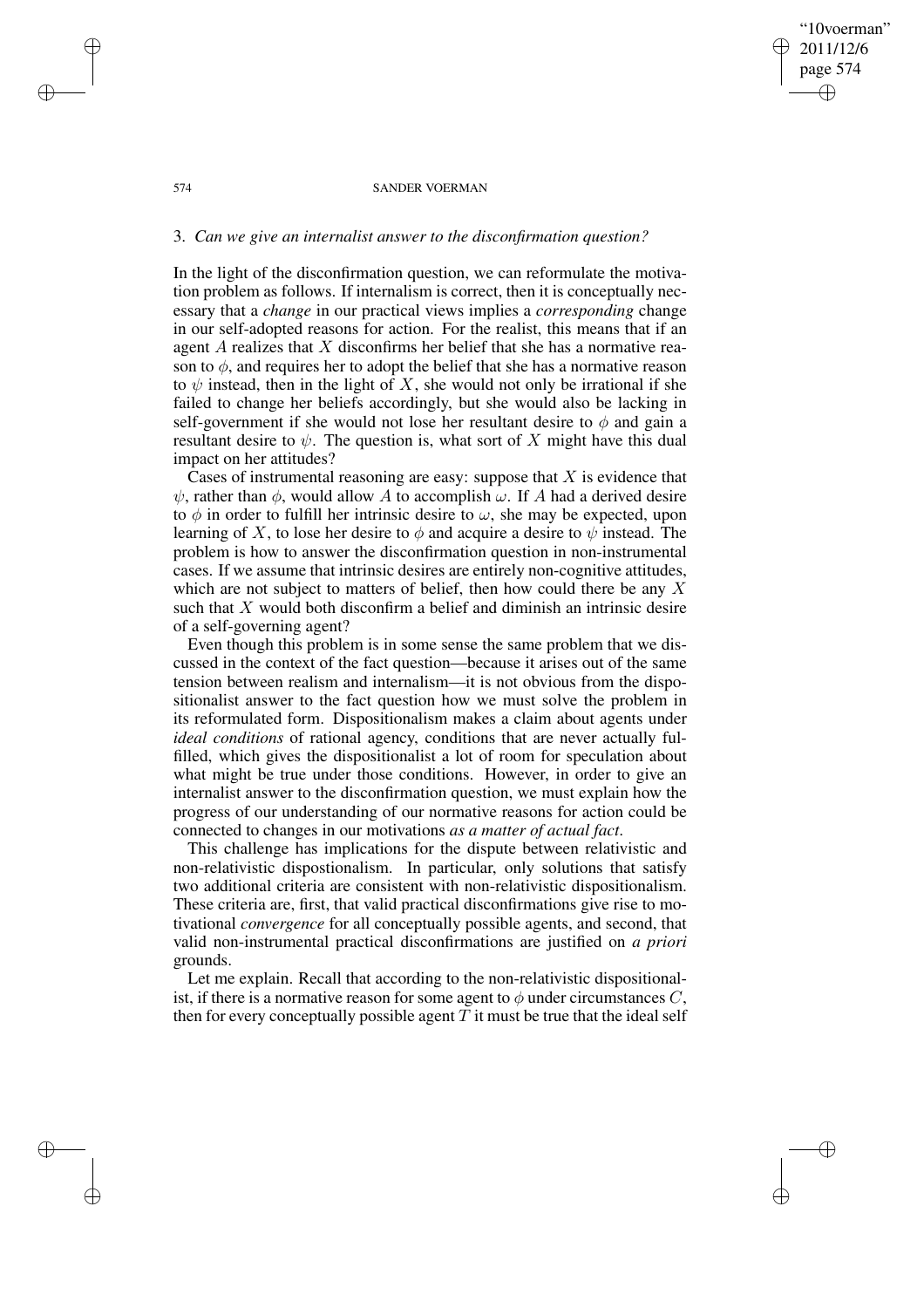✐

✐

✐

✐

of T would desire that agents  $\phi$  under C. This implies that if we have normative reasons for action, then there would have to be a class  $V$  of propositions of the form "agents  $\phi$  under C" such that the ideal selves of all conceptually possible agents desire all propositions in  $V$ . However, the non-ideal selves of all conceptually possible agents vary in their desired propositions in all conceptually possible respects. Non-relativistic dispositionalism implies that the desired propositions of these agents will *converge* onto classes containing  $V$ , once these agents start approaching their ideal selves by disconfirming their false practical beliefs. The non-relativistic dispositionalist must therefore explain what sort of  $X$  could both disconfirm the beliefs of different conceptually possible agents and at the same time make their motivations converge onto the same desires.

Furthermore, the role that empirical facts may play in practical disconfirmation is limited for the non-relativistic dispositionalist to purely instrumental concerns. Suppose that A believes that he should  $\phi$  under the present circumstances, because he believes (a) that he should achieve  $\omega$  under circumstances  $C$ , (b) that the present circumstances are of type  $C$ , and (c) that  $\phi$ -ing would be a way to achieve  $\omega$ . Then his beliefs (b) and (c) may be disconfirmed by *a posteriori* knowledge—either of the empirical fact that the present circumstances are not of type C, or of the empirical fact that  $\phi$  is not a way to achieve  $\omega$ . However, suppose that A would rule out all errors of these kinds. Then it seems that A may still be mistaken in his self-adopted *ends*—his practical beliefs of type (a) that are not instrumental derivations from other such practical beliefs. If non-relativistic dispositionalism is true, then false practical beliefs of this kind cannot be disconfirmed by *a posteriori* knowledge of the actual world, because agents in remote conceptually possible worlds, where the empirical facts are entirely different, would have to be able to disconfirm those practical beliefs as well. Therefore, non-relativistic dispositionalism implies that non-instrumental disconfirmation of practical beliefs must be *a priori*: it must be determined solely by what it would mean for any agent to desire something under ideal conditions of rational agency.

What sort of account would satisfy these two criteria? Smith argues that we revise our practical beliefs on the basis of rational reflection in the light of certain *principles of reason* (2007, pp. 136–140). These might include principles of universalization, for example, or other principles of coherence that go beyond the meager means-end coherence principle of instrumental disconfirmation. Suppose one could make it plausible that some principle of reason is constitutive of the ideal conditions of rational agency, in the sense that an agent cannot violate the principle under those conditions. In that case, showing that a practical belief violates the principle would be an *a priori* ground for disconfirming the practical belief. Let us call the view that such principles underlie our practical disconfirmations the "Principles of

"10voerman" 2011/12/6 page 575

✐

✐

✐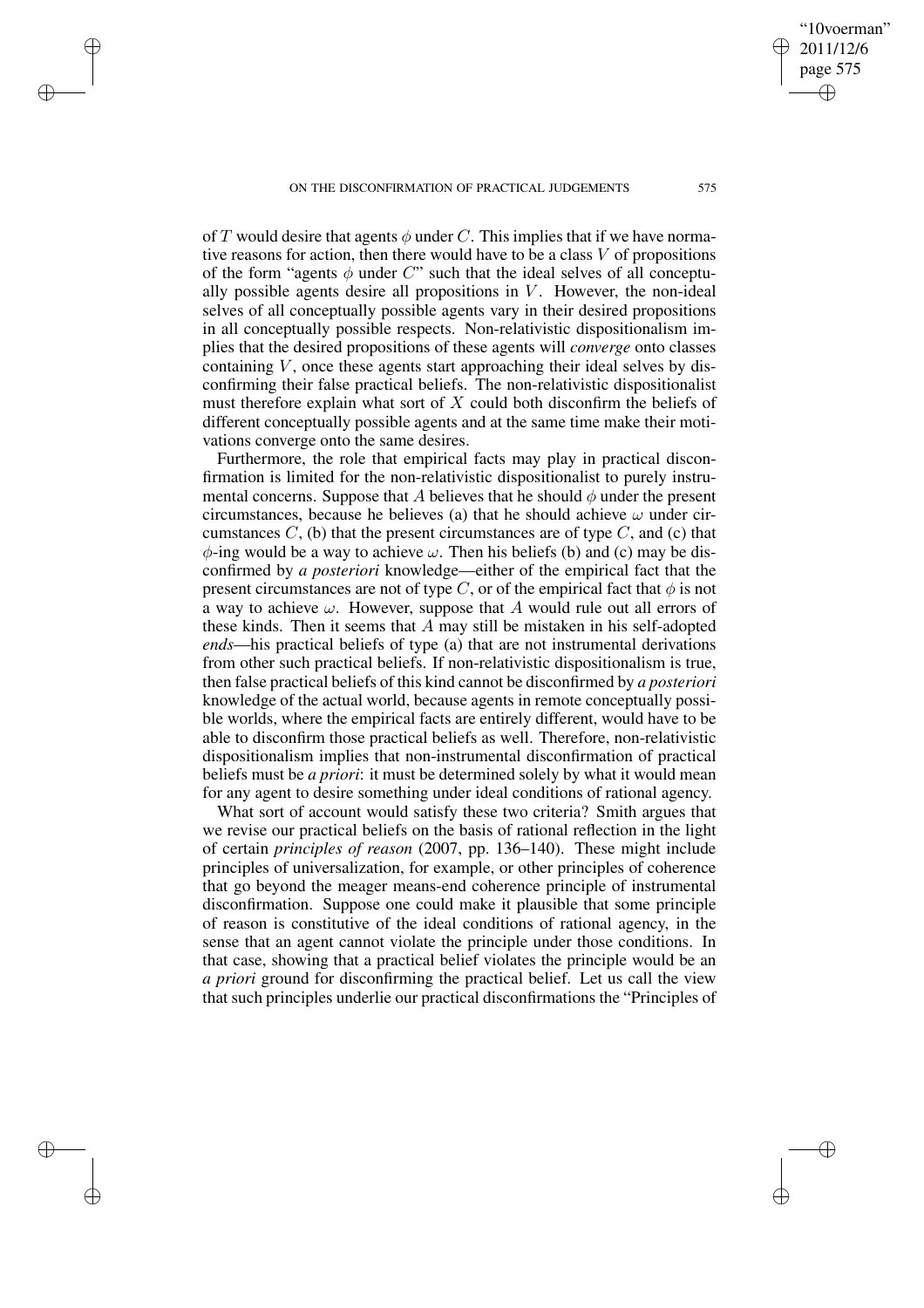"10voerman" 2011/12/6 page 576 ✐ ✐

✐

✐

#### 576 SANDER VOERMAN

Reason View." This view has a certain intuitive appeal: many moral philosophers, after all, have tried to formulate such principles (Kant's categorical imperative being the most notable example). Nevertheless, even if there are such principles, then it seems doubtful, due to their formal nature, that they can account for the disconfirmation of all our mistaken ends. What seems truly *stunning*, however, is that such formal principles would be able to settle conflicts of desire *between* agents and lead all agents toward the same intrinsic desires no matter what their initial intrinsic desires were. Therefore, various authors—including Smith himself—have expressed scepticism about the idea that the Principles of Reason View could deliver the convergence that the non-relativistic dispositionalist is committed to (Sobel, 1999; Enoch, 2007, p. 106; Smith, 2006, pp. 77, 102; 2007, pp. 136–137).

I shall not argue in further detail that these problems for the Principles of Reason View cannot be solved. My purpose in this essay is to propose an alternative view of disconfirmation, a view from which it follows that even non-instrumental practical disconfirmation is *a posteriori*, and which therefore leads to a relativistic version of dispositionalism. Of course, this may be a reason for non-relativists to reject it outright, but as I hope to show, my proposal may be plausible for independent reasons. Furthermore, as we shall see, the implied version of relativism has a number of attractive features.

### 4. *The Affective Response View*

According to the view that I want to propose, our practical beliefs can be disconfirmed by our own *affective responses* to our self-governed actions, or to the intended consequences of those actions, *insofar as we did not expect ourselves to experience those responses*. If a thief judges that he has a good reason to steal from someone, and does not expect himself to feel very guilty about it, then he may come to doubt his initial judgement if after the theft he gets overwhelmed by feelings of guilt. On my proposal, this is because such feelings have the power to disconfirm practical beliefs. I call this the "Affective Response View."

First, let me explicate the notion of an "affective response." By this I mean any affective attitude, experience or sensation that can be understood as a response to an event that preceded it. This might be any sort of event, but our discussion concerns affective responses to actions or the consequences of actions. Whether an affective experience should be understood as a response to a certain event may be a subject of interpretation. If the affective experience is an intentional attitude of remorse about having murdered someone then the experience is clearly a response to the murder, but if the affective experience is a general feeling of joy without any specific content, then it

✐

✐

✐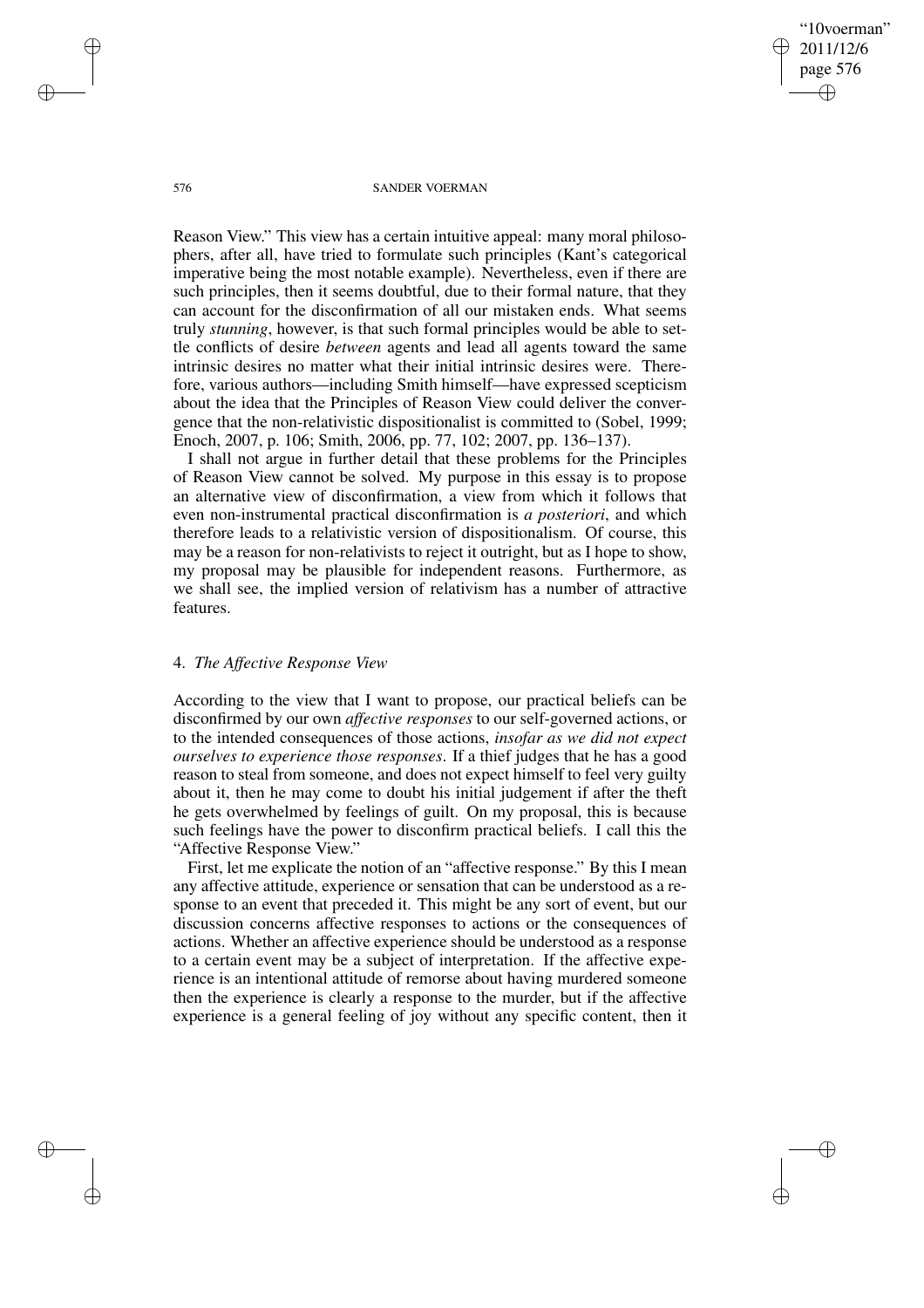✐

✐

✐

✐

may not be clear whether or not this is a response to a certain previous act or event (I will say more about the interpretation of responses in section 6).

Since affective responses are backward-looking attitudes, as it were, they may be thought of as a kind of counterparts to desires, which are typically forward-looking. The feeling of satisfaction as a result of an action is such a counterpart to the feeling of desire that motivated the action. However, sometimes forward-looking desires may also be understood as affective responses themselves. For example, suppose one decides to become a vegetarian. If, subsequently, one's desire for meat increases, this may be interpreted as a response to the (consequences of the) decision. Furthermore, every affective response to an event may be understood as a desire in a very loose sense—as the desire that  $P$ , where  $P$  is the proposition that the event occurred (in the case of a positive response) or the proposition that the event did not occur (in the case of a negative response). Finally, every affective response contributes to the *resultant desire* of the agent at the time of the response in the sense defined in section 2 above. For example, suppose that I have eaten seven slices of pizza and I am wondering whether or not to eat the eighth slice. My affective attitudes might be mixed. On the one hand, I desire to eat it because I want to taste some more. On the other hand, the way my stomach feels tells me that I have already eaten too much. This affective response may outweigh the desire to eat the last slice and make a decisive contribution to my resultant desire not to finish the pizza. Hence, affective responses can be efficacious motivational states.

Let us now turn to the role that affective responses play in practical disconfirmation. Common examples of affective responses that sometimes make us rethink our prior judgements are feelings of regret, remorse, guilt, shame, embarrassment, jealousy and boredom. Nevertheless, disconfirmation is not intrinsic to these responses. Rather, whether an affective response disconfirms a prior judgement depends on how that response is related to other affective states. The general idea behind the Affective Response View is that self-governing agents will expect a kind of "match" between the affective states that motivate their actions on the one hand, and their overall affective responses to the consequences of those actions on the other hand. If John desires to see Rome, and judges that he should spend his money on a holiday to Italy's remarkable capital, then he will expect his visit to Rome to be a pleasurable and rewarding experience. If the holiday would fail to meet these expectations, then John might start to think that his money would have been better spent differently.

However, we will rarely expect our responses to completely match the desires that we decided to act upon. If Carol deliberates about whether or not to quit her job and accept another one, then she will probably both have desires in favour of quitting and desires in favour of staying. Should she decide to make the change, then in the light of her multitude of desires,

"10voerman" 2011/12/6 page 577

✐

✐

✐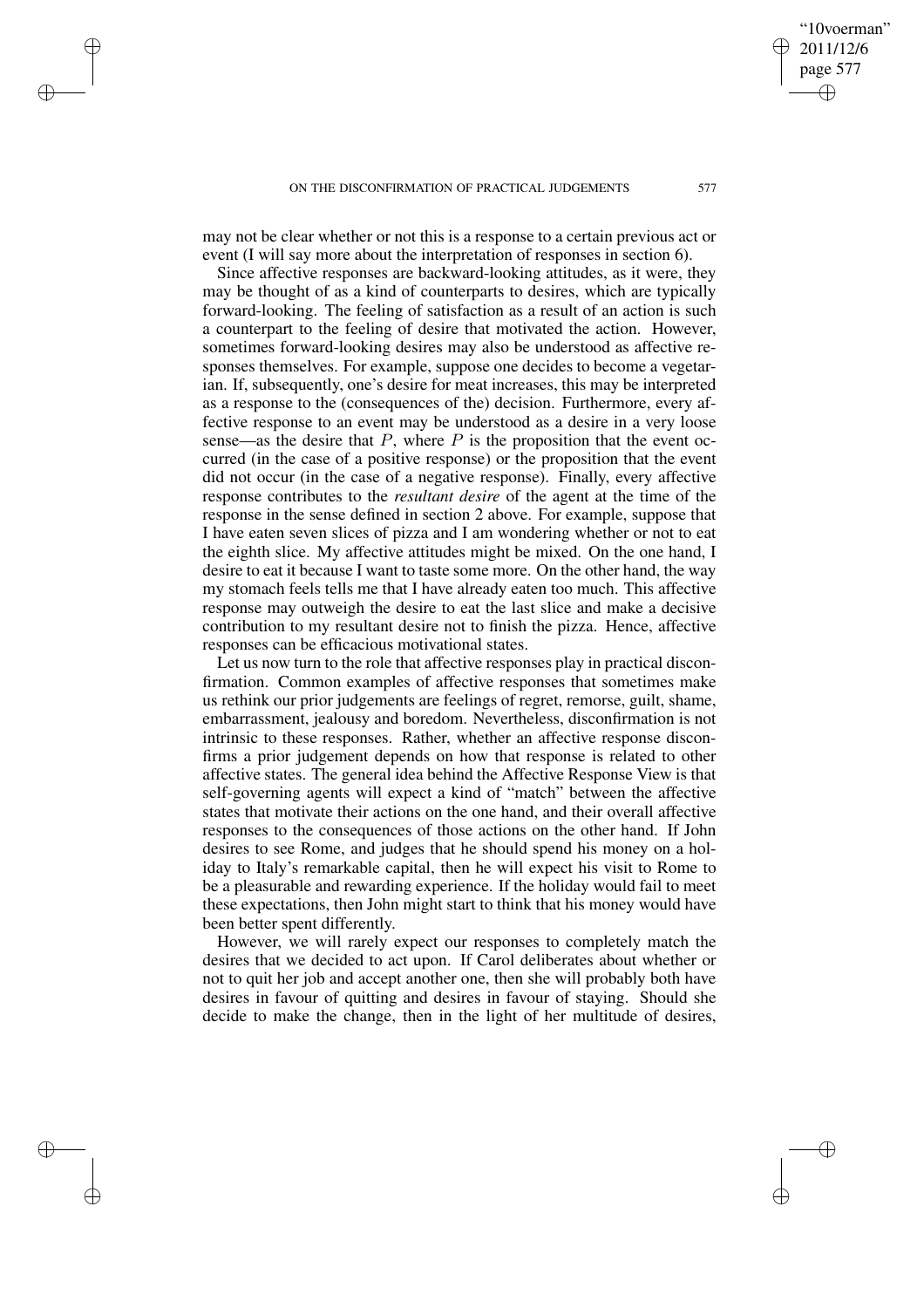"10voerman" 2011/12/6 page 578 ✐ ✐

✐

✐

### 578 SANDER VOERMAN

she may expect both positive and negative responses. In the short term, she might even expect the negative responses to be stronger because of the stress and the various difficulties of adjustment. Nevertheless, it seems plausible that if she decides to quit, her expectation will be for her overall response to be more positive *in the long run* than if she would have stayed. Should her actual responses, after a while, give her reason to believe that she would have been happier if she had kept her old job, then her responses may disconfirm her prior judgement.

This does not mean that the Affective Response View commits us to a hedonistic egoism about maximizing one's own happiness—at least not under any shallow interpretation of the terms "hedonism", "egoism" or "happiness." Suppose that Jack is in a hurry, and decides not to help an injured person on the street. If Jack would feel ashamed of himself afterwards, and if he were to conclude that he should have helped the injured person, then a defender of the Affective Response View might argue that the feeling of shame disconfirmed Jack's prior practical belief and made him adopt the practical belief that he had a normative reason to help the injured person. But that does not mean that Jack merely had a normative reason to do so in order to prevent himself from feeling bad about himself, which would have been a purely instrumental consideration. Rather, it means that his feeling of shame informed him of the fact that helping the injured person was more important to him than he initially thought.

## 5. *The relativistic implication*

Although the Affective Responsive View does not commit us to shallow egoism or hedonism, it does imply *relativism*. The practical beliefs of agent A about what she has normative reason to do are subject to disconfirmation by *her* affective responses, which may tell her something about what is important to *her*. Perhaps the non-relativist might want to object that affective responses could be intuitions about *a priori* principles of reason, which would carry us back to the Principles of Reason View. But it is not clear how this suggestion would make the problems for the Principles of Reason View any easier. Our affective responses are a result of contingent psychological mechanisms, and without a proper explanation of why their content would involve *a priori* truths about reasons for action, we have no reason to think that they constitute anything other than a matter of empirical fact. *Prima facie*, for any agent A, the content of A's affective responses seem to give empirical information about A, rather than *a priori* information about all conceptually possible agents.

Thus, suppose that Sharon is a vegetarian. She becomes friends with Marc and David, who are both used to eating meat and never felt bad about it.

✐

✐

✐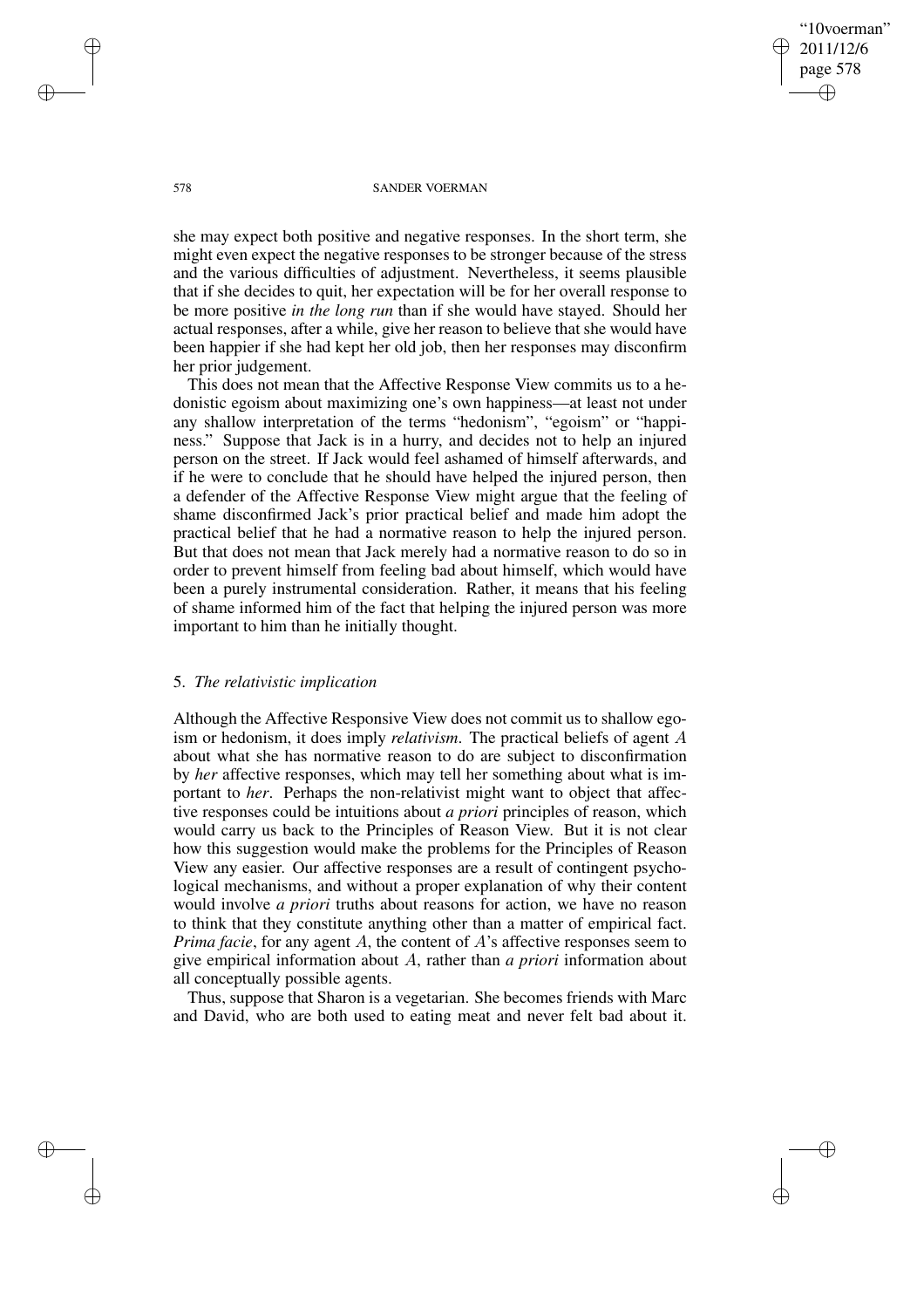✐

✐

✐

✐

However, once Marc gets to know Sharon better, and starts to consider things from her perspective, he discovers that he begins to experience negative feelings about eating meat. He starts to feel guilty about the idea that animals were killed in order for him to enjoy a particular eating habit, even though that habit is not necessary in order for him to live a healthy life. On the basis of these feelings, Marc starts to disapprove of the killing of animals by humans for food, thereby disconfirming his prior belief that it was okay to do so. Should it be the case, in virtue of *empirical facts about Marc*, that this is also how Marc would feel under ideal conditions of rational agency, then it does not follow that *any conceptually possible agent* would have to feel the same under those conditions. Thus, suppose that David does not develop negative feelings about killing animals for food at all, not even after extensive discussion with Marc and Sharon. Under ideal conditions of rational agency, David may still have a resultant desire to eat meat, even though Marc and Sharon may have the resultant desire under those conditions that nobody would eat meat.

However, it may well be an empirical fact about human psychology *in general* that there are certain actions that all of us do have normative reason to disapprove of. For example, it may well be an empirical fact that every human being would under ideal conditions of rational agency have the resultant desire that no sentient being ever be tortured. Therefore, the Affective Response View does not prevent us from arguing, say, that the Nazis got their practical judgements wrong. Psychologically, the Nazis had so much in common with us that it seems plausible that under different circumstances, they would have had the same feelings of horror about the Holocaust that we do. We may ascribe the fact that they did not actually feel this way to a type of upbringing and training that, effectively, removed them further away from the ideal conditions of rational agency, and thereby made it impossible for them to fully understand their own affective dispositions. In other words: every SS officer who believed that he had a normative reason to torture and murder his victims may have gotten *himself* wrong.<sup>3</sup>

What the Affective Response View does rule out is that every conceptually possible agent would get it wrong when judging in approval of torture and genocide. Thus, suppose that aliens from outer space would invade our planet and start torturing and exterminating us. If, as a matter of empirical fact, these aliens would have no disposition whatsoever to sympathize with us, then it will be impossible, on the Affective Response View, to disconfirm

"10voerman" 2011/12/6 page 579

✐

✐

✐

 $3$  The idea that his training prevented the SS officer from understanding his ideal self raises the question of whether it would have been possible to make that training undone. If not, then we may wonder what sort of counterfactual life histories we should consider in order to construe his ideal self. At what point would it become the ideal self of a *different* person? This problem requires a separate discussion elsewhere.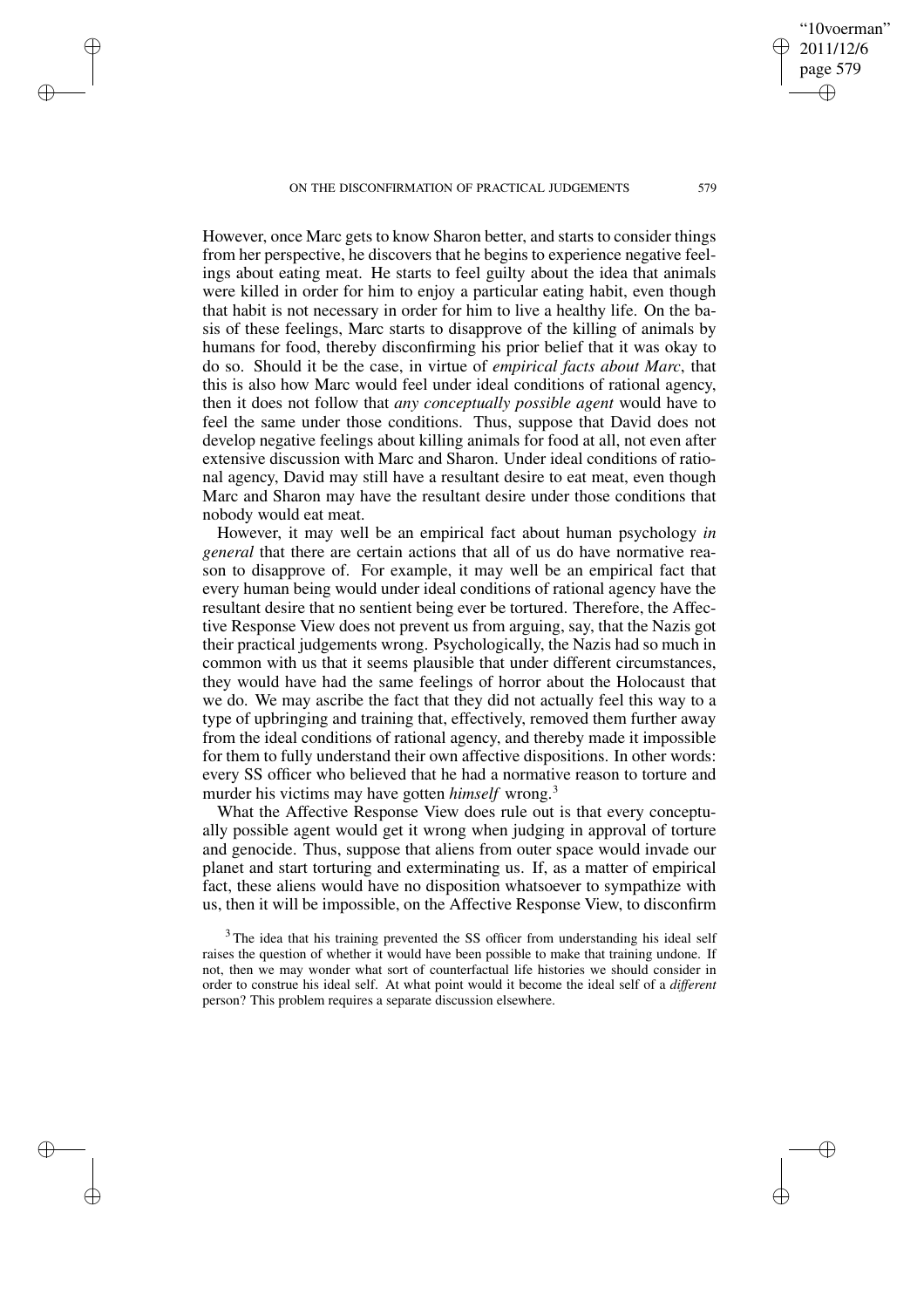"10voerman" 2011/12/6 page 580 ✐ ✐

✐

✐

### 580 SANDER VOERMAN

their practical beliefs. This is where the Affective Response View differs from the Principles of Reason View. But as we have seen in section 3, the implication that all conceptually possible agents would have to be able to disconfirm their practical judgements in such a way as to end up having the same practical views is actually a *problem* for the Principles of Reason View. Therefore, the fact that the Affective Response View does not have this implication seems to me to be a *feature* rather than a bug. What this means is that if the Nazis got their practical judgements wrong, they got it wrong precisely because they were *not* alien monsters: they got it wrong *as human beings*.

Allow me to introduce some additional terminology at this point. According to the type of relativism that we have been discussing, every agent has his own source of normative reasons for action, which consists in certain empirical facts about his psychology. Let us call this source the "normative will": let us say that A wants to  $\phi$  under circumstances C in the "normative" sense," or that  $\phi$ -ing under C is "part of the normative will" of A, if and only if under the ideal conditions of rational agency, A would desire in the resultant sense that under the circumstances  $C$ , he would  $\phi$ . One may think of the normative will as a complex of the agent's deepest attitudes of caring and love, which establish what is most important to him (Frankfurt, 2004; Frankfurt, 2006). However, note that these attitudes may be phenomenologically *opaque*. The normative mode of wanting is a mode of wanting that we may ourselves be ignorant of: at the time, Jack did not know that he wanted, in the normative sense, to help the injured person, and SS officers did not know that in the normative sense, they did not want to torture and kill their victims.

# 6. *Will interpretation*

I have claimed that a self-governing agent will expect the intended consequences of her actions to generate the most positive overall affective response, in the long run, compared to the alternatives that she might have chosen. The underlying intuition is that in the long run, our overall responses to our actions tell us something about what we want in the normative sense: that they will approach the resultant desires of our ideal selves, so to speak. However, the notions of "overall response" and "in the long run" are of course totally vague and abstract. In practice, our responses change from moment to moment and from situation to situation, and it is often hard to determine which of our affective experiences are responses to which consequences of our actions. Therefore, whether an affective experience disconfirms a practical belief is always a matter of *interpretation*: we must judge what the experience *means* to us.

✐

✐

✐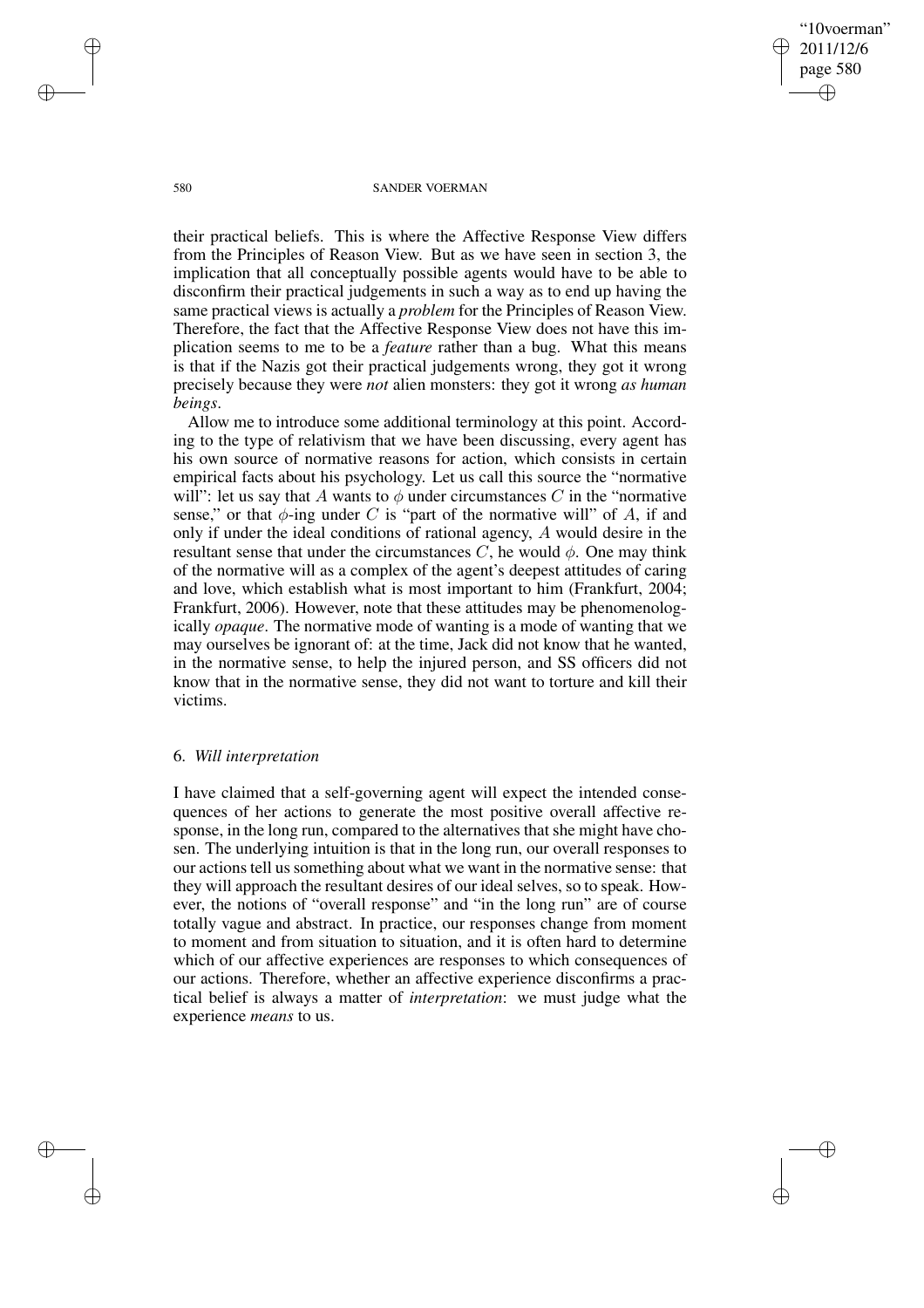✐

✐

✐

✐

Suppose, for example, that a student feels an unexpected embarrassment after having asked a question during a course meeting (perhaps it turned out that it was not a very intelligent question). Does that mean that he shouldn't have asked it? Perhaps it does, but perhaps it doesn't. The student might also conclude that this merely reveals that his questions can be as unintelligent as those of anybody else, and that perhaps he may be more easily embarrassed about this than he thought he would be. But since he won't get any smarter by not asking such questions, he might reason for himself, it was still a good idea to ask the question anyway. In other words: the negative response of embarrassment about his action does not *intrinsically* have higher normative authority than the positive affect of curiosity that initially motivated the action.

In fact, the judgement that an agent must make in order to determine whether a response disconfirms an action is of exactly the same kind as the judgement that he had to make before the action in order to determine whether he wanted to act upon the desire that motivated the action: it is just another practical judgement, a judgement about whether the affective experience is an expression of his normative will. Our concern to get our practical judgements right brings with it a concern to know whether our affective responses are appropriate or not. The point of the Affective Response View, however, is that it is only on the basis of *other* affective responses that an agent could be justified in judging that his current affective response is *inappropriate.*<sup>4</sup>

Let me illustrate. Suppose that the student does conclude that he shouldn't have asked the question. The next time that his curiosity boils up, he remembers the unpleasant embarrassment, which is itself an unpleasant experience that counteracts his motivation to ask another question. Suppose that he decides not to ask the question this time, and that he is self-governing—i.e., the unpleasantness of his memory of the previous time is stronger than his desire to ask another question. By not asking the question, he might save himself another embarrassment, but when the course is finished, his curiosity is unsatisfied, which makes him feel frustrated. Perhaps, again, more

4 Some people might also believe that *most* of their affective responses are inappropriate, that their *overall* affective response is inappropriate, or perhaps even that their overall response would still be inappropriate under ideal conditions of rational agency. An unmarried man might have an overall affective response in support of his promiscuous life, for example, and still believe that he should not be living such a life, because his religion teaches that sex is only allowed within marriage. Such an agent would have to reject the Affective Response View, and perhaps even the more general thesis of internalism. But that does not mean that internalism or the Affective Response View are false. It only means that if these views are true, then given that his overall response is in favour of his lifestyle, his practical judgement against it must be, to borrow a phrase from Williams, "false, incoherent, or really something else misleadingly expressed" (1980/1981, p. 111).

"10voerman" 2011/12/6 page 581

✐

✐

✐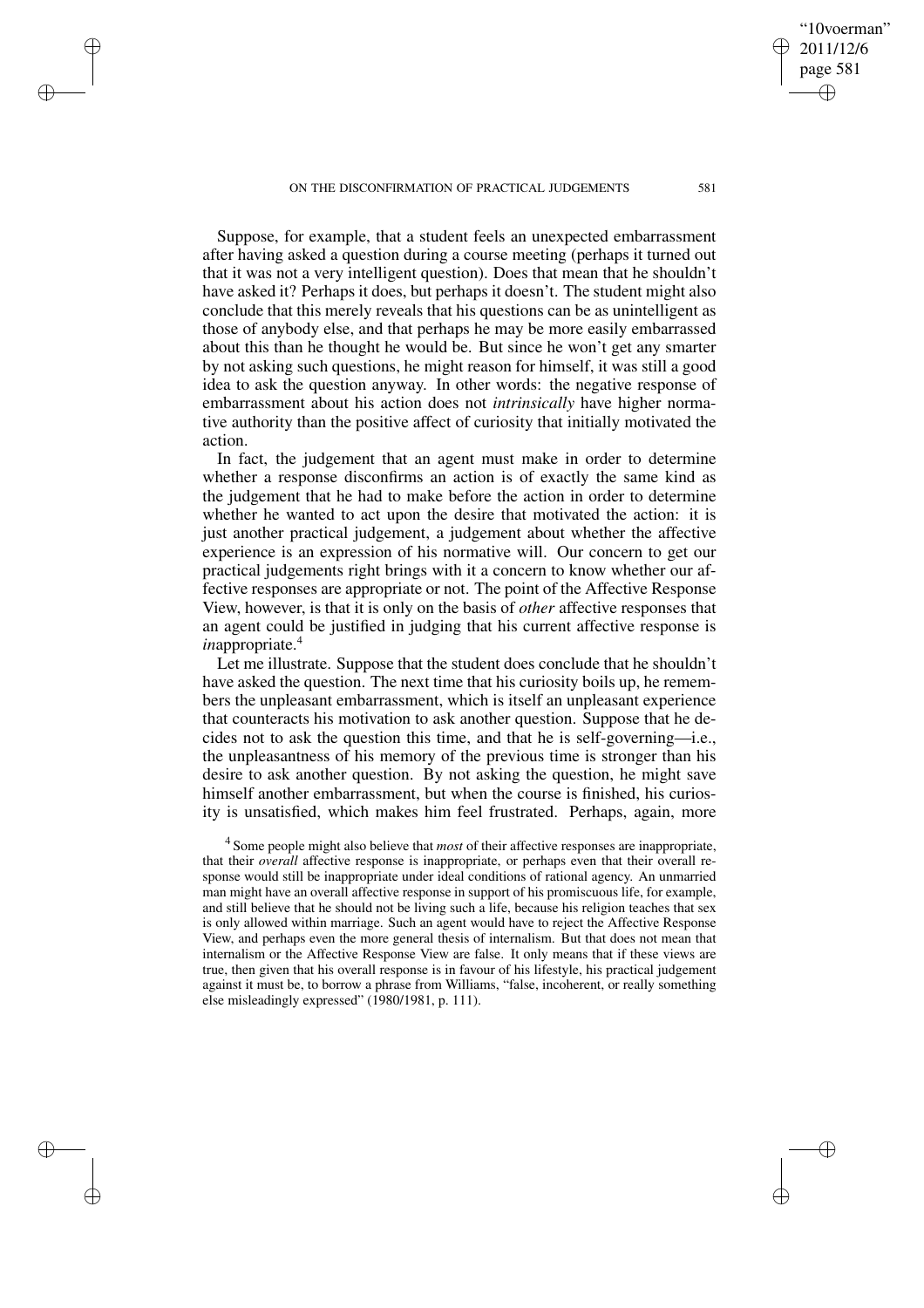"10voerman" 2011/12/6 page 582 ✐ ✐

✐

✐

#### 582 SANDER VOERMAN

than he would have expected. And again, this is an experience that requires interpretation. What does it mean? Perhaps it means that he should visit the *Wikipedia* and try to find the answer to his question for himself. But it might also mean that he does not want his fear of embarrassment to prevent himself from asking what he really wants to know, and that he should have asked the question after all. In that case, the judgement that the embarrassment was a disconfirmation would itself be disconfirmed, and the initial judgement which led him to ask the first question would be *confirmed*. This shows that deliberation is an ongoing process of what I shall call "will interpretation": the interpretation of our affective experiences in order to determine which of them express our normative will.

Let me make a number of brief remarks about this notion of will interpretation. First of all, note that we are now dealing with two directions of explanation. The moral philosopher who wants to answer the *fact question* is interested in knowing whether we can explain the existence of normative reasons for action in terms of facts about the affective attitudes of agents. But the idea of will interpretation is that *as deliberating agents*, we often reason in the opposite direction: we want to know whether a certain reason for action would explain the affective attitudes we are experiencing. If I have a normative reason to  $\phi$ , after all, then insofar I am rational, well-informed and in control of my own agency, I should expect to find a certain pattern in my actual experiences in support of  $\phi$ . Thus, the hypothesis that I have such a reason may be explanatory relevant, in a structural sense, to my actual motivation to  $\phi$ . Metaphysically, then, the nature of normative reasons for action will be something like *patterns* or *structures* of affective dispositions. Further inquiry into the metaphysics of the normative will is beyond the scope of the present paper, however.

A second point that I want to highlight is that the analysis of deliberation as will interpretation allows us to understand deliberation as a *social practice*, even though the core of the analysis is individualistic. For one thing, different people often display similar responses in similar situations as a result of underlying psychological structures that we all have in common due to our shared environment and biological ancestry. Therefore, we can learn from each other's mistakes, and we can search for "human values"—things that all human beings would want under the ideal conditions of rational agency as a result of the empirical facts about human psychology. This allows us to argue that the Nazis got their practical judgements wrong, for example, as I have outlined in the previous section. Furthermore, once you come to believe that you have even more in common with a specific group of people, or with a particular person, then it becomes even more plausible to expect similar responses in the situations which pertain to those commonalities.

However, we may also improve our interpretation of what we really want on the basis of discussion with those who want something different. Such

✐

✐

✐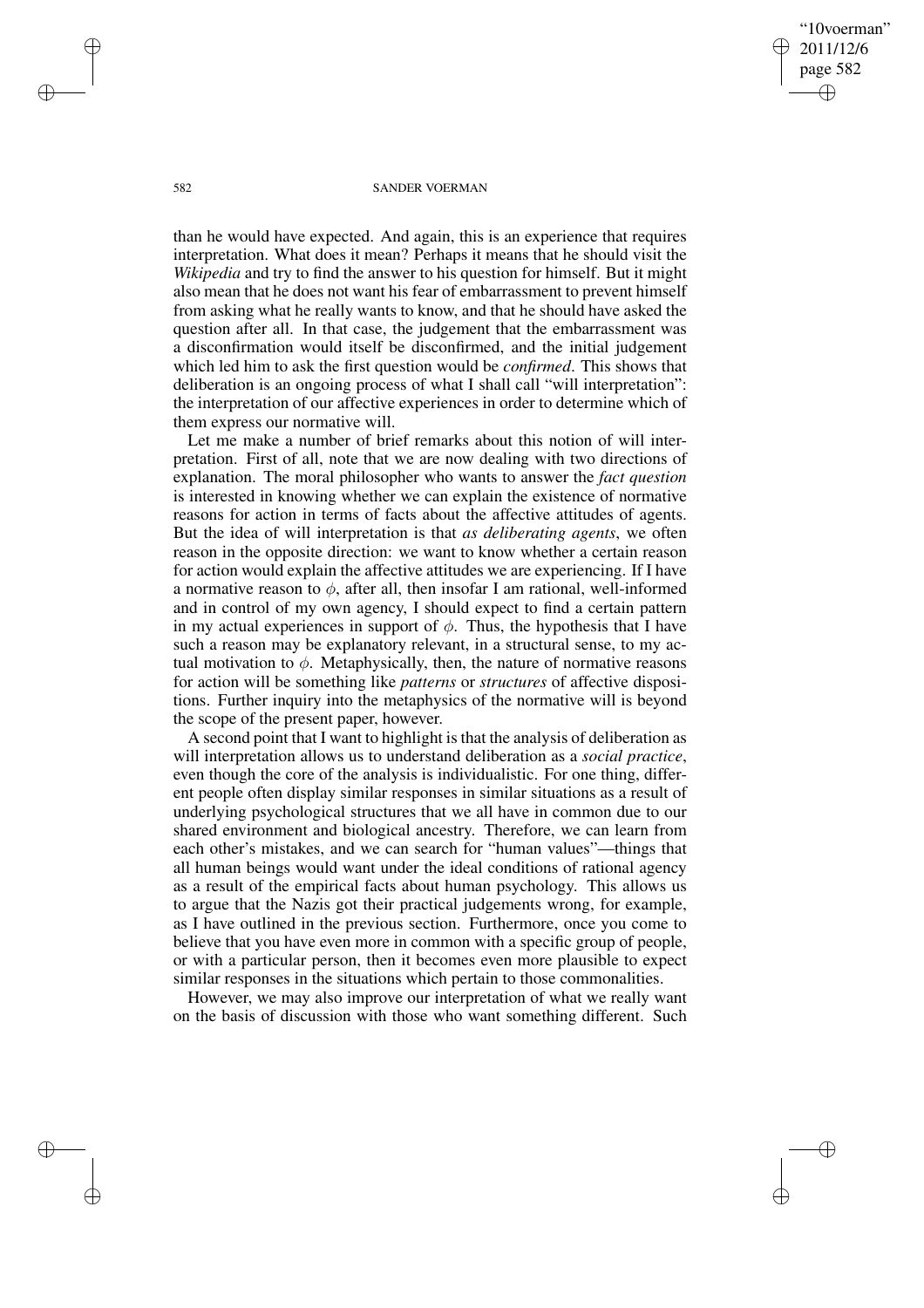✐

✐

✐

✐

discussion often forces us to articulate more precisely the reasons that we have for our practical beliefs, which may lead us to revise those beliefs in subtle ways and to make them more sophisticated and precise. Furthermore, there may be cases where someone close to me understands what I really want before I understand it myself, even though it need not be something that *she* really wants.

In fact, we often do not take alternatives seriously until they are being demonstrated or suggested to us by certain individuals, groups, or media. In the absence of any social pressure to change their views, people generally stick with their initial gut feelings, and self-confirmation bias is everywhere in our psychology (Haidt, 2001). That is why we rarely disconfirm our beliefs about what we care about most. The problem is not just that we protect our self-image by ignoring evidence, or by giving heavily biased interpretations of unexpected affective responses. The problem is also that we rarely experience unexpected responses concerning our most cherished practical beliefs in the first place, because our responses do not arise independently of those beliefs.<sup>5</sup> Thus, it is possible that an agent experiences no affective responses against  $\phi$ -ing, and that there is no doubt in his mind that he has a normative reason to  $\phi$  ("he knows what he wants"), while his normative will is actually opposed to  $\phi$ -ing, in virtue of the fact that he would eventually experience massively adverse responses with regard to  $\phi$ -ing, once he would start taking the possible reasons not to  $\phi$  more seriously.

Therefore, will interpretation may benefit from attempts to break out of dogmatic self-assumptions, and social influence can be a way of making people consider new alternatives. Of course, in reality, social practice often only makes things worse, because people will prevent each other from starting to doubt the views that constitute the identity of their group. Nevertheless, many of our most fundamental changes in our practical beliefs have occurred in the context of social developments. The case of the Montgomery Bus Boycott and the rise of the civil rights movement would be an example of such a development. Thus, we might argue that as a result of this development, people like our fictitious bus driver did not just start taking a different point of view seriously, but they also started experiencing different affective responses to established practices, including their own actions, which eventually led to the disconfirmation of their segregationist practical beliefs.

A related point about will interpretation isthat it never reaches *final* results. Practical beliefs, on this view, are always *hypothetical*: they are forever subject to revision in the light of new experience. This does not rule out that

"10voerman" 2011/12/6 page 583

✐

✐

✐

<sup>5</sup> An analogy may be drawn with issues concerning the theory-ladenness of observation in the philosophy of science. This analogy is pursued, to some extent, in Churchland (1995, ch. 6, esp. p. 146–147). See also his (1989, pp. 188–196) on the theory-ladenness of observation.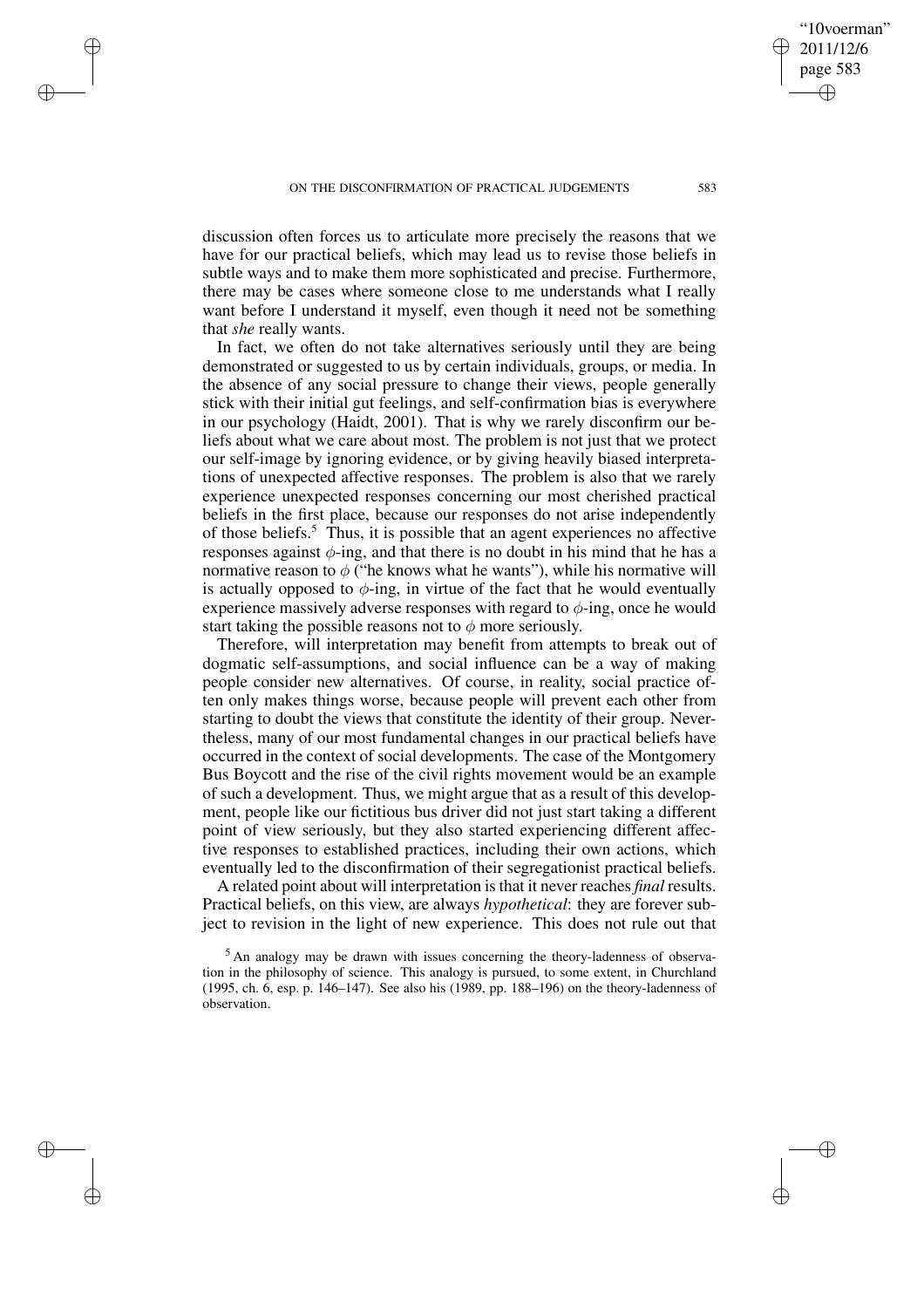"10voerman" 2011/12/6 page 584 ✐ ✐

✐

✐

### 584 SANDER VOERMAN

an agent may have good reason to be "fully resolved" in some of his practical judgements, as Harry Frankfurt has put it, in the sense that the agent may have the "belief that no further accurate inquiry would require him to change his mind" (1987/1988, p. 169). Sometimes we *do* know what we want. For example, nowadays we may well believe that no inquiry will ever disconfirm our practical belief that people should be treated equally regardless of the colour of their skin or their sexual orientation, say. Nevertheless, in the light of the theory of will interpretation, it would probably be wise for most of us to keep an open mind and to take alternatives to *most* of our present practical beliefs seriously. Furthermore, the hypothetical nature of will interpretation *does* rule out Frankfurt's notion that any particular affective experience could reveal a "volitional necessity," a directly experienced constraint, imposed by the normative will of a person, on what he can and cannot bring himself to do (2004, pp. 46–49; 2006, pp. 33–34). Instead, on my account, if we cannot bring ourselves to do what we had judged that we should do, then it is always a matter of interpretation whether we are experiencing disconfirmation or merely weakness of will.

Another point to note about the concept of will interpretation is that it is compatible with different methods and approaches to deliberation, and that it also allows us to *combine* those approaches, which I think is a very attractive feature. Thus, it might be that in certain areas of ethics and political theory, it will be very useful to try to formulate individual or shared practical beliefs using *principles*, such as principles of universalizability. On other moral issues, however, we might have better luck if we try to describe *values*, or if we reflect on how we might embody certain *virtues*. And in certain domains of our personal lives, a *narrative* approach would perhaps be most suitable: we deliberate by articulating the story that we would want to tell about ourselves. From the point of view of will interpretation, these are merely different *interpretative strategies*, and every strategy is valid as long as it yields disconfirmable expectations about our future affective responses.

### 7. *The motivation problem solved*

Let us now return to the 'disconfirmation version' of the motivation problem. According to the Affective Response View, our practical beliefs may be disconfirmed by unexpected affective responses. So why should that result in a non-instrumental change in our motivations? The answer is that the unexpected affective responses *are* the changes in our motivations. After all, affective responses are themselves motivational experiences, which influence our future behaviour. If they come unexpected, then it is likely that we were not used to having them, which may signify a change, and alter the balance of affective attitudes in such a way as to lead to a new resultant

✐

✐

✐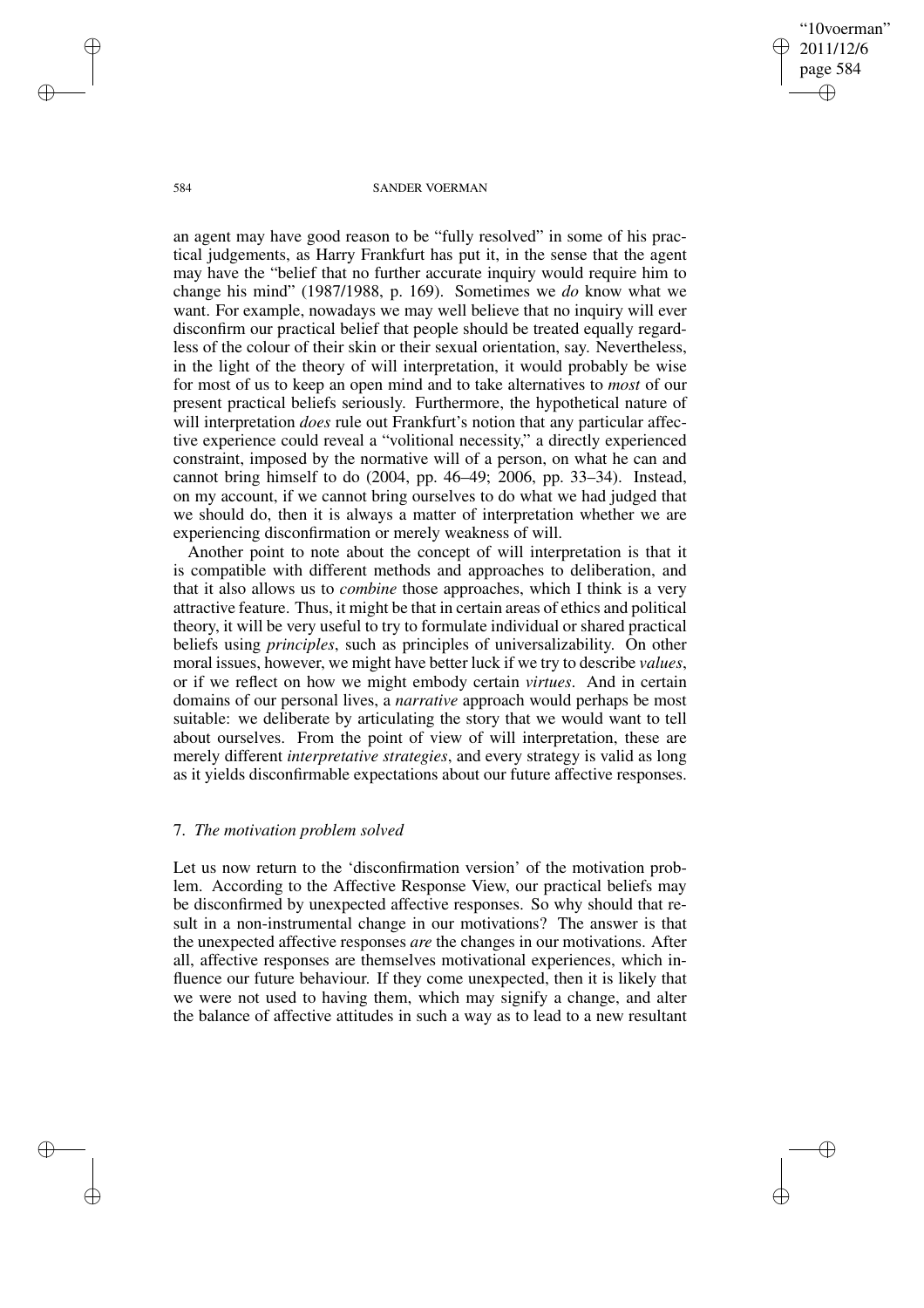desire. If we judge that they nonetheless express what we really want, then the motivational change and the belief change may correspond to each other in such a way that we maintain the same level of self-government.

Recall the example of the student who got embarrassed after having asked the unintelligent question. Suppose that the student judged that he shouldn't have asked the question, and decides that he won't ask such a question again. Then the embarrassment, through his unpleasant memory thereof, will have changed his motivational disposition, and—if it is stronger than the curiosity—will prevent him from asking another question.

Note that this solution is very much in the spirit of the dispositional theory of practical normativity. We remove the mystery about why the disconfirmation would imply a motivational change, under conditions of sustained self-government, by claiming that under those conditions, the disconfirmation simply *is* the motivational change.

# 8. *Conclusion*

✐

✐

✐

✐

My aim in this paper was to propose the Affective Response View as an answer to the disconfirmation question, and to situate this view within the debate on the motivation problem, which is often focused primarily on the fact question. Unavoidably, the details of the proposal have remained somewhat sketchy. Nevertheless, there are a number of things to be said in favour of the proposed view.

First, as I have just argued in the previous section, it offers a solution to the motivation problem in the context of the disconfirmation question.

Second, I think the view appeals to a common sense intuition about disconfirmation in practice. For it seems common sense that emotional responses like shame and regret play a role in our practical re-evaluations. But it has always been a challenge for *a priori* accounts of disconfirmation to explain an intuitive connection between reflection on *a priori* principles on the one hand, and contingent empirical facts about our emotional dispositions on the other hand. Instead, the Affective Response View takes the intuitive role of affective responses in practical disconfirmation at face value.

Furthermore, I have argued that the Affective Response View allows us to account for intersubjective aspects of moral discourse and debate, even though its implication for the fact question is relativistic dispositionalism. Thus, the proposal is meant to contribute to the development of a sophisticated form of relativism, which is neither egoistic in its account of the will, nor solipsistic in its account of practical reason.

> Tilburg University, The Netherlands E-mail: sander@savoerman.nl

"10voerman" 2011/12/6 page 585

✐

✐

✐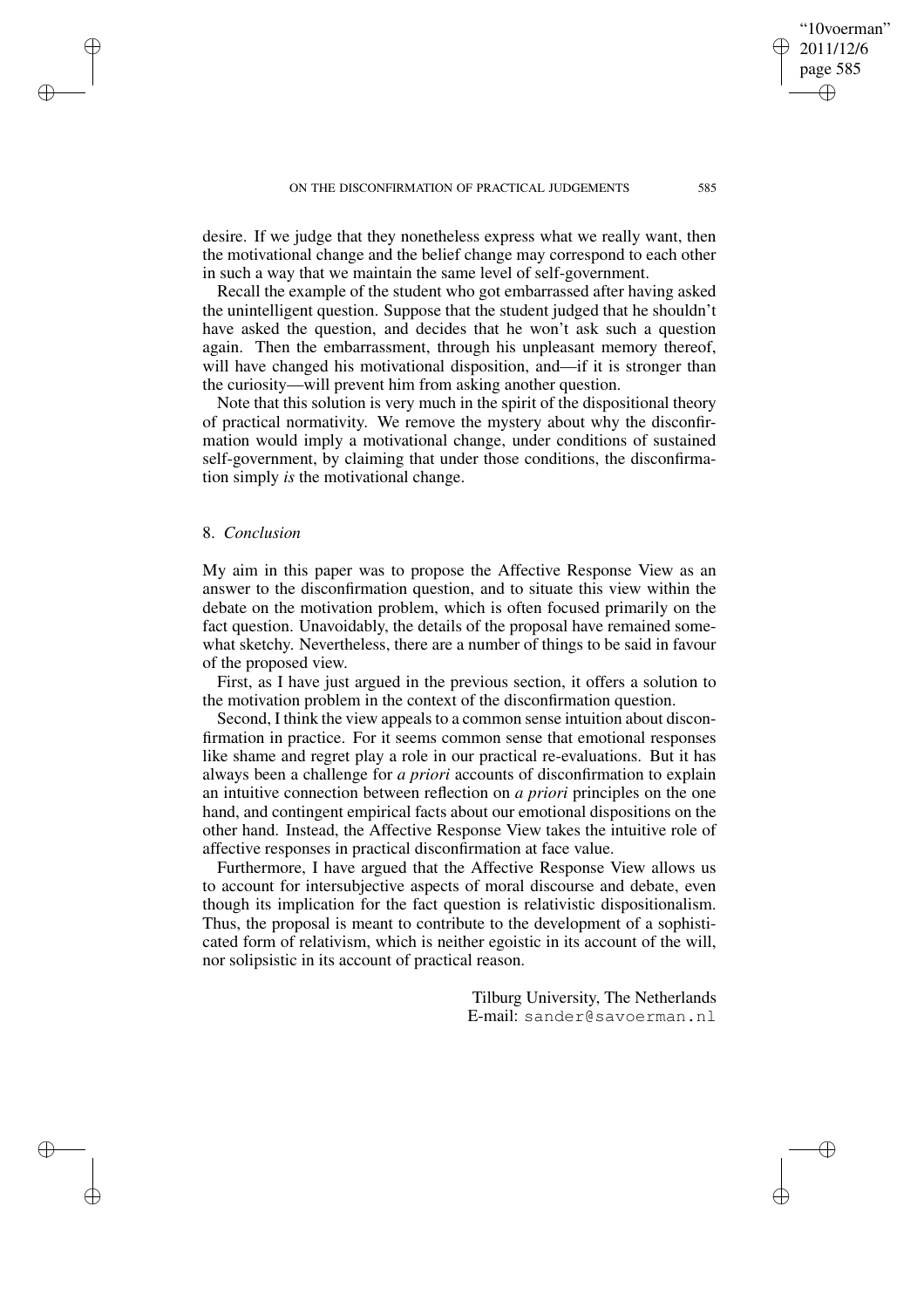# "10voerman" 2011/12/6 page 586 ✐ ✐

✐

✐

### 586 SANDER VOERMAN

### **REFERENCES**

- Blackburn, Simon (1984). *Spreading the word: Groundings in the philosophy of language*. Oxford: Clarendon Press.
- Brink, David O. (1986). Externalist moral realism. *Southern Journal of Philosophy*, 24(Suppl.), 23–42.
- Churchland, Paul M. (1989). *A Neurocomputational Perspective: The nature of mind and the structure of science*. Cambridge, MA: The MIT Press.
- Churchland, Paul M. (1995). *The engine of reason, the seat of the soul: A philosophical journey into the brain*. Cambridge, MA: The MIT Press.
- Enoch, David (2007). Rationality, Coherence, Convergence: A Critical Comment on Michael Smith's *Ethics and the A Priori*. *Philosophical Books*, 48(2), 99–108.
- Firth, R. (1952). Ethical Absolutism and the Ideal Observer. *Philosophy and Phenomenological Research*, 12(3), 317–345.
- Frankfurt, Harry G. (1988). Identification and wholeheartedness. In *The Importance of What We Care About: Philosophical Essays* (pp. 159–176). New York: Cambridge University Press. (Reprinted from *Responsibility, character and the emotions: New essays in moral psychology*, by F.D. Schoeman, Ed., 1987, New York: Cambridge University Press)
- Frankfurt, Harry G. (2004). *The reasons of love*. Princeton: Princeton University Press.
- Frankfurt, Harry G. (2006). *Taking ourselves seriously & Getting it right* (D. Satz, Ed.). Stanford: Stanford University Press.
- Haidt, J. (2001). The Emotional Dog and Its Rational Tail: A Social Intuitionist Approach to Moral Judgement. *Psychological Review*, 108(4), 814–834.
- Harman, Gilbert (2000a). Is There a Single True Morality? In *Eplaining value and other essays in moral philosophy* (pp. 77–99). New York: Oxford University Press. (Reprinted from *Morality, Reason and Truth*, 27–48, by David Copp and David Zimmerman, Eds., 1985, Totowa, NJ: Rowan & Littlefield)
- Harman, Gilbert (2000b). What Is moral relativism? In *Eplaining value and other essays in moral philosophy* (pp. 20–38). New York: Oxford University Press. (Reprinted from *Values and morals*, 143–161, by A.I. Goldman and J. Kim, Eds., 1978, Dordrecht: Reidel)
- Hume, David (1964). A treatise of human nature. In T.H. Green and T.H. Grose (Eds.), *David Hume: The philosophical works*. Aalen: Scientia Verlag. (Original work published 1886)
- Jackson, Frank C. and Pettit, Philip (1995). Moral Functionalism and Moral Motivation. *The Philosophical Quarterly*, 45(178), 20–40.

✐

✐

✐